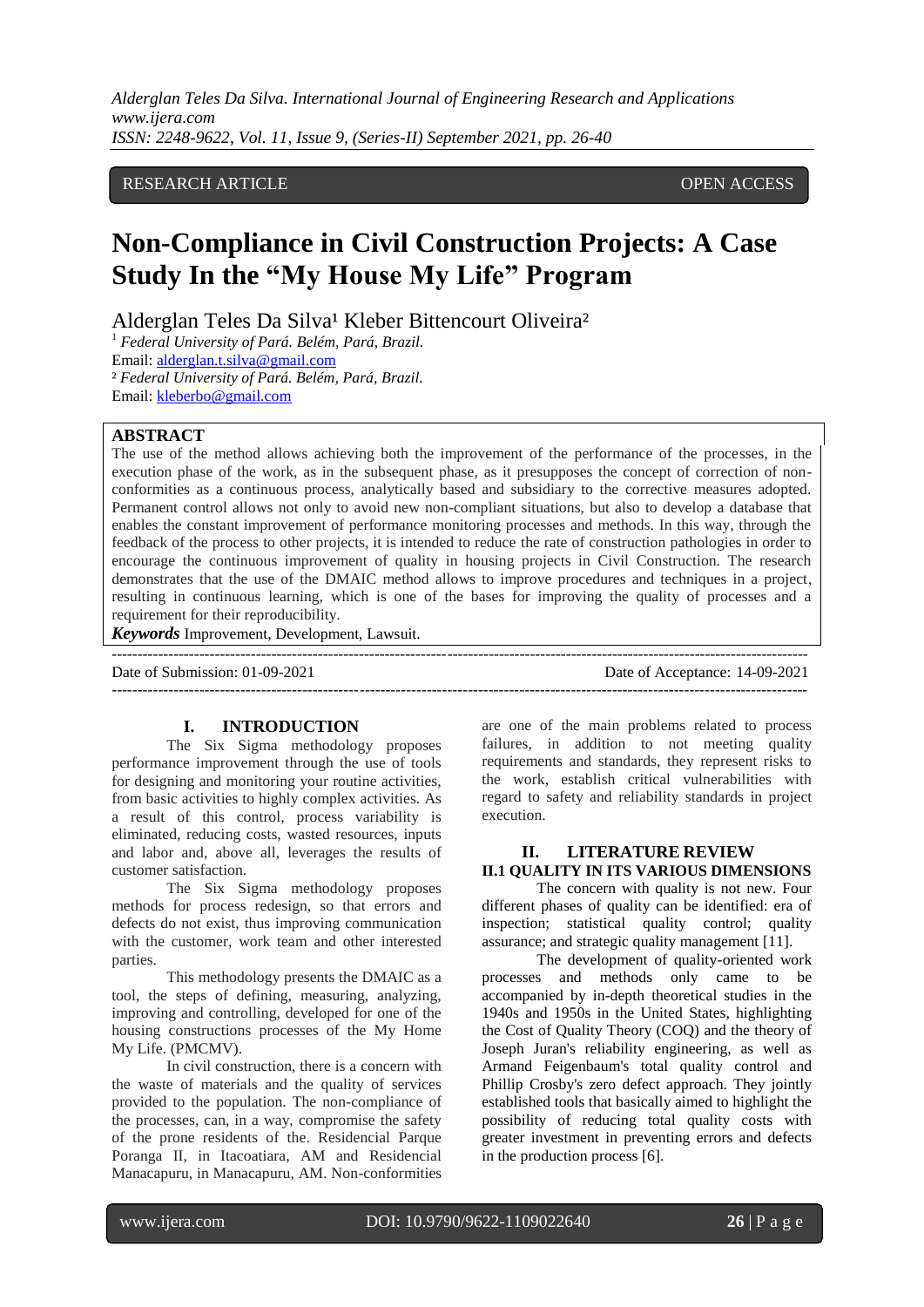The costs with quality can be situated in two dimensions: costs for obtaining quality in order to meet the demands and demands of customers (quality control processes), and the costs of nonquality, resulting from failures or errors in quality control [3].

This conception can be expanded when considering a quality product or service as the result of a process in which there is an absence of failures, linked to low cost [3].

From this point of view, quality is more than the characteristic of the product or service itself, or the customer's perception of what is offered to him, as it covers aspects intrinsic to the generation of the product or service, involving the management of different processes and activities along the path from its idealization or planning to the final delivery [19].

# **II.2 QUALITY ASSURANCE BASED ON PROCESS MONITORING**

A concept of quality cannot be formed from the use of the word in everyday life. Usually, the term refers to the characteristic of an object or service in isolation. But, in a broader sense, quality can be considered as a result of the interaction between the organization and its customers [10].

Consumer satisfaction tends to be seen as one of the points aimed at quality management, however, it is difficult, if not impossible, to effectively understand the whole set of perceptions, feelings, expectations of each customer to offer him fully what he expects or presupposes to want, because it is difficult to control or achieve the precise meaning of the expectation formulated subjectively by him. As a result, companies must define what they can effectively offer, and how it should be achieved, so that they can deliver only what they promise [1].

Therefore, quality management must focus on obtaining satisfactory performance at all stages of creating a product or service, in order to achieve a result defined in terms of final quality. But these results are only achieved if all organizational processes are coordinated from a management process capable of defining common objectives, to be shared by everyone in the various sectors, processes and activities [10].

Therefore, quality indicators make it possible to obtain qualitative and quantitative data on the characteristics of processes and products [31], and the analysis of the results provides subsidies for decision making on what can be improved or the which must be maintained if the quality is considered satisfactory.

Three groups of quality indicators must be considered when analyzing a process, according to its purpose or applicability [8]:

- Indicators to assess product quality: both the quality of the product, resulting from the production chain as a whole, and the intermediate products, generated in the various processes,<br>involving the following items: specific involving the following items: specific characteristics; price; availability; expenses with the offered guarantee; number of products returned by units sold; evaluation of consumers and specialized magazines;

- Indicators to assess the quality of the production process: defect index at the end of the process; rework in relation to the total produced; rejected products in relation to the total produced; days of production lost due to unforeseen interruptions;

- Supplier quality: supplier quality rate (parameters to be defined according to the characteristics of each supplier, in the various links in the chain).

# **II.3 QUALITY IN SERVICES**

The concern with quality is not only in the field of the production of goods, but also in the provision of services, whose nature is essentially intangible, that is, they are not usually physical products, although they can be associated with a material item [14].

Services take different forms in terms of their provision or destination, which allows distinguishing their characteristics: simultaneity (they are consumed almost simultaneously when they are produced); intangibility (they are not material, physical as a product, so they cannot be transported or stored); heterogeneity (they can take many forms, making standardization difficult [23].

The management of quality in services implies considering that these are not added to inventories, like products. Although they are not material, they can be evaluated in terms of quality, as they have visible and measurable repercussions for final consumers [24].

Service quality must be prioritized as a way of adding value to the offer, an essential strategic objective because it is related to the perception and satisfaction of consumers, and can be identified in the delivery or provision, depending directly on the performance of the frontline staff, that is, those responsible for these processes [12].

The subjectivity issue has a strong influence on the provision of services, as quality is linked to the person who performs it. Therefore, quality management in this case depends on a detailed analysis of the specific processes involved, being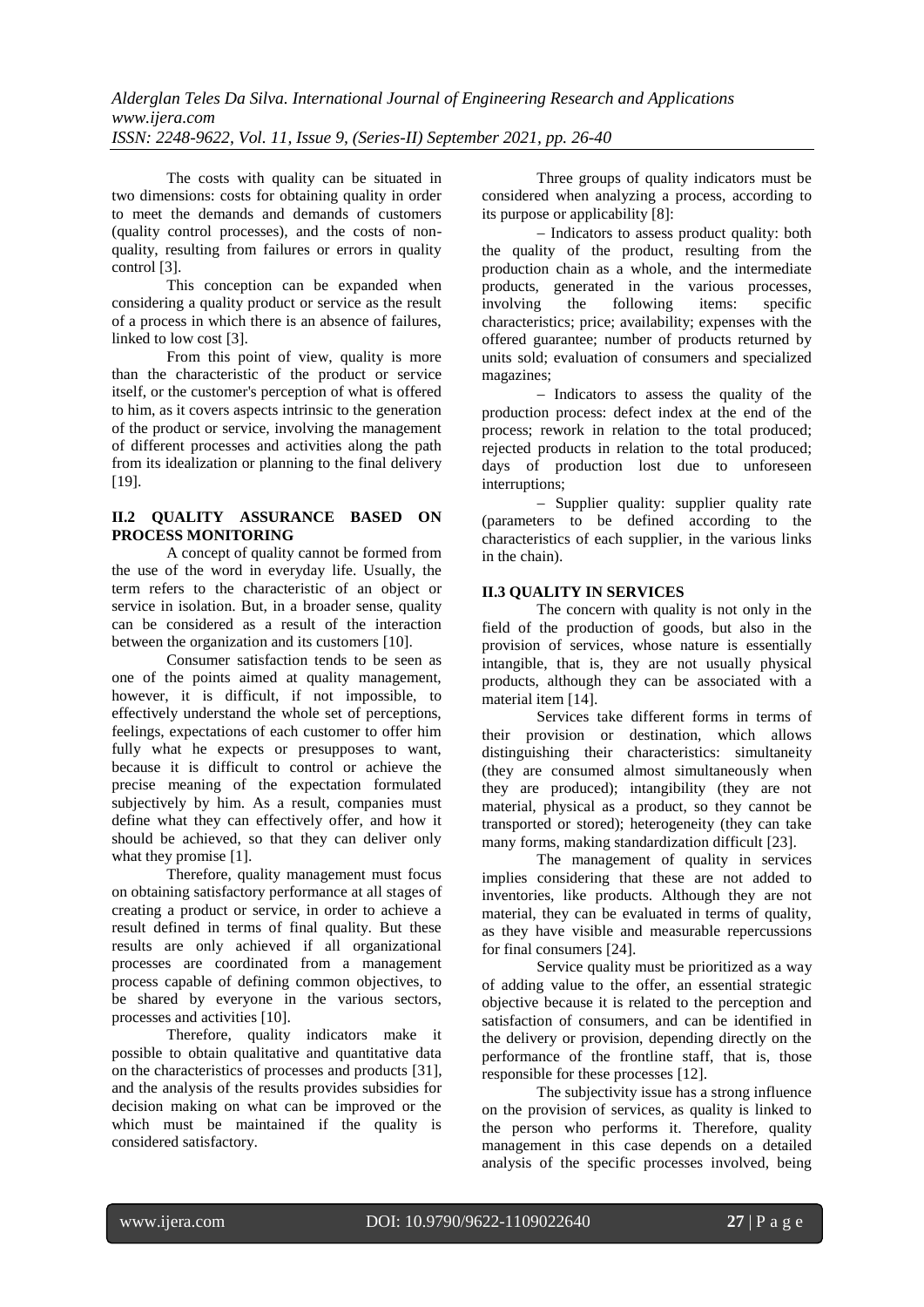indirectly assessed based on the perception of the final recipients (consumers) [8].

In the search for quality, the so-called tools that can be understood as instruments for quality management have gained prominence, involving techniques and methods applied to tasks or processes that make it possible to obtain improvements and positive effects [35].

## **II.4 QUALITY IN CIVIL CONSTRUCTION**

A milestone in the establishment of quality standards for civil construction in Brazil was the integration of Caixa Econômica Federal into the Brazilian-CEF Habitat Quality and Productivity<br>Program (PBQP-H) in 2000. Construction Program (PBQP-H) in 2000. Construction companies were now required to obtain certification quality as a requirement for access to finance. As a result, construction companies began to worry about developing their own programs and standards to ensure the alignment of their activities and results with compliance requirements and performance standards [15].

The Qualification System for Civil Construction Service and Construction Companies - SiQ, transformed in 2005 into the Conformity Assessment System for Civil Construction Service and Construction Companies - SIAC, defines the general certification rules, with deployment to different specifications in the area of civil construction, with the National Institute of Metrology, Quality and Technology - INMETRO, defining the list of controlled materials and services and establishing rules to qualify auditors and specialist technicians.

Generally, the implantation of a quality system starts with the definition of the processes, in order to define previously the procedures to be observed in the execution of the PES services - Service Execution Procedure, which will base the verification and the work of validation of activities based on the technical standards in force responsible for the standardization of construction processes. The team responsible for the inspection must be fully aware of the PES, and those in charge of execution must also know the requirements or requirements in the execution of the service [17].

Here, the concept of process is adopted in the sense of work activities organized in time and space, with well-defined inputs and outputs that delimit the structural set of all actions within the scope of the execution of planning decisions and formulations [14].

## **II.5 GUT MATRIX**

The GUT matrix is a tool widely used by companies to prioritize the problems that must be tackled by management, as well as to analyze the

priority that certain activities must be carried out and developed [9].

The great advantage of using the GUT Matrix is that it helps the manager to quantitatively assess the company's problems, making it possible to prioritize corrective and preventive actions [9].

As for the main aspects, [9] makes the following classification: − Severity: It says how much is the weight of the difficulty analyzed in case it occurs. Certain characteristics are analyzed, such as: tasks, people, results, 34 processes, organizations, etc. studying the results in the medium and long term, if it is not solved beforehand; − Urgency: The amount of time you have or need to resolve the task. The greater the urgency, the less time available to remedy the problem. It is recommended to ask: "Can the solution of this cause wait or does it need to be done immediately?"; − Trend: Refers to the possibility of increasing the problem, the circumstance of the issue growing over time.

It is recommended to ask: "If you don't solve this problem soon, will it worsen gradually or suddenly?". To obtain the value of the priorities, just make the product between the assigned grades as follows: (G) x (U) x (T). This score goes from 1 to 5, the result of the multiplication will give the level of action that the problem must have, that is, from the biggest to the smallest.

# **II.6 SIX SIGMA (6)**

According to [36], Six Sigma is a disciplined and quantitative management strategy, with the objective of maximizing the performance and profitability of companies, by improving the quality of products and processes and increasing customer and consumer satisfaction.

The Six Sigma approach speaks of quality gains, calculated based on the results of the Six Sigma projects. This assessment is generally carried out by accounting sectors, based on techniques of economic evaluation of projects such as present value analysis [27].

For authors like [22], Six Sigma is more than a methodology, being considered a benchmarking tool, a goal, a measure, a philosophy, a statistic, a strategy, a value and a mission.

According to [16], Six Sigma is a standard for measuring product variations studied since the 1920s by Walter Shewart, which demonstrated that the processes with necessary corrections, presented a variation greater than or equal to three sigmas of your correction average.

According to [20], Six Sigma: A broad and flexible system for achieving, sustaining and maximizing business success. Six Sigma is solely guided by a good understanding of customer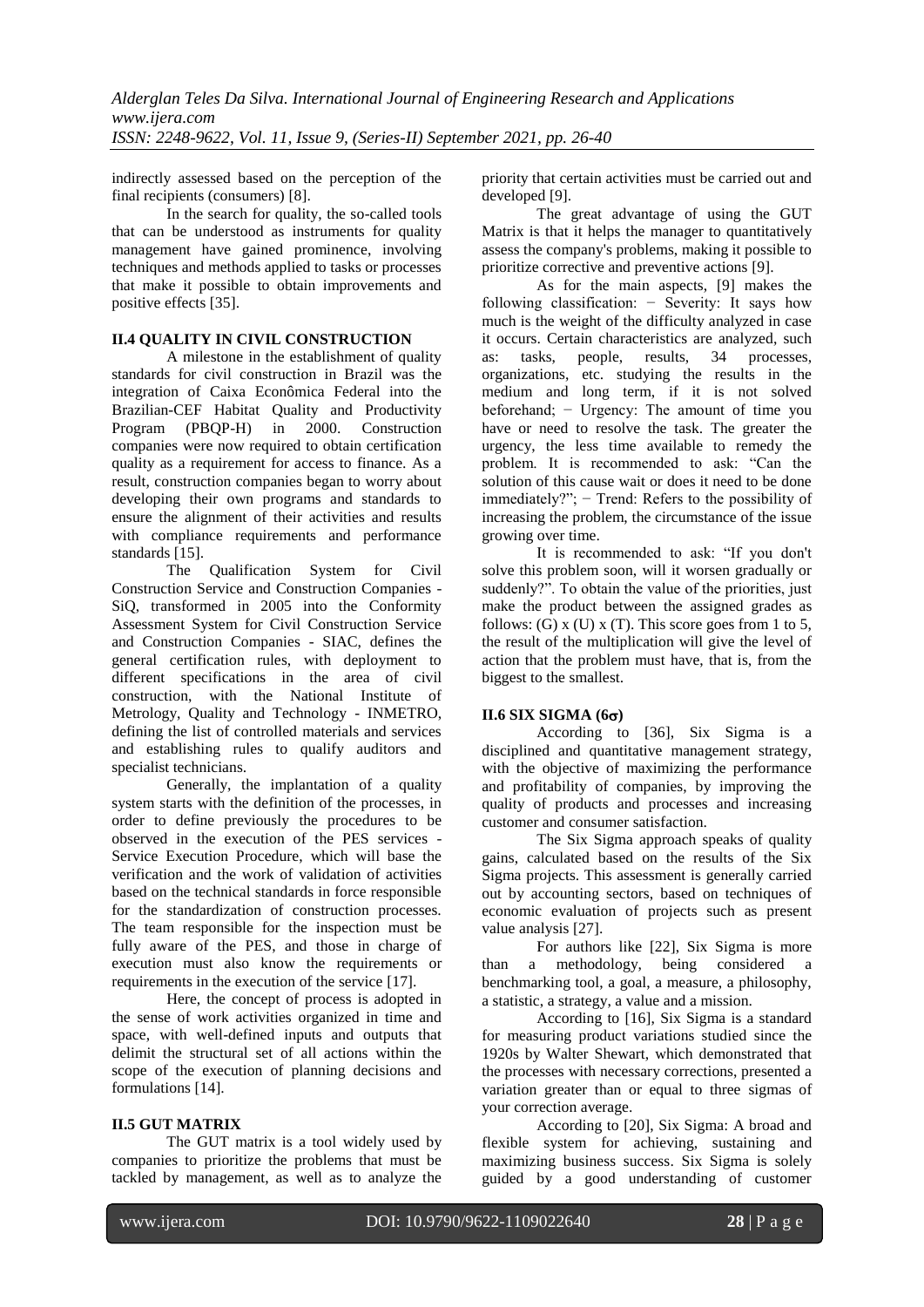requirements, by the disciplined use of facts, data and statistical analysis, and by diligent attention to the management, improvement and reinvention of business processes.

The Six Sigma methodology is linked to indicators on the capacity of the process under analysis. The Greek letter  $\sigma$  (sigma) expresses the measure of process capacity, relative to the number of standard deviations from the process that deviate from the limits of the tolerable value of defects [29].

The effectiveness of operational actions aimed at quality depends first of all on the choice of tools and techniques for the improvement of processes and quality, followed by the definition of reliability goals and, finally, the analysis of failures or execution errors, to establish new quality indexes, in addition to defining programs and methods so that improvement is continuous. [18].

More effective processes can be achieved through the use of tools and procedures related to the Six Sigma methodology, as it presupposes the focus on changes and results, reducing variations in the process resulting in a performance lower than what can be achieved [25].

[21] They mention some benefits brought by Six Sigma that make companies adopt this methodology:

 generates sustained success - the method creates skills and cultures for constant reinvigoration;

- determines a performance goal for everyone - uses the process and the client as a common basis to create a consistent goal, the performance level should be as close to perfect as people can imagine;

Intensifies value for customers - according to the author, focus on the customer is the priority of the method, it means learning the meaning of value for customers and planning how it will become profitable;

 accelerates the rate of improvement - with market competition, the method assists in improving performance and continuous improvement;

– promotes learning and "cross-pollination" - the method accelerates the training and development of employees and shares new knowledge throughout the organization;

 executes strategic changes - investments in new markets, products and the launch of new ventures become more reliable with the understanding and analysis through this method.

# **II.7 THE DMAIC TECHNIQUE AS A TOOL OF THE SIX SIGMA METHODOLOGY**

DMAIC is used to improve existing products and services, being structured to achieve the capacity goals of the Six Sigma program through

five phases: Define - define, Measure - measure, Analyze - analyze, Improve - improve and Control – control (DMAIC). This method is also called the "Performance Improvement Model" and is the most widespread in companies. In the defining phase, customers and their needs are identified; in the phase measuring processes are measured and performance is analyzed; in the analysis phase, the causes of the main defects are verified; in the improve phase, ways to eliminate the causes of defects are analyzed; and in the control phase, it is verified whether the improvements implemented are under control in order to maintain the benefits achieved [4].

DMAIC can be considered as a continuous effort to optimize the performance of processes and establish new ways of controlling operational performance, based on the identification and analysis of results considered inadequate or undesirable, with priority in solving problems [26].

The use of the DMAIC model is very useful, not only to find the causes of performance problems and define corrective actions, but also to improve the performance of processes and people over time, since it is not focused only on the statistical analysis of process variations and effects on operational performance, but prioritizes the search for the most adequate means of sustainability of the suggested improvements [28].

[5], DMAIC is used to improve existing products and services, being structured to reach the capacity goals of the Six Sigma program through five phases: Define - define, Measure - measure, Analyze - analyze, Improve - improve and Control control (DMAIC). This method is also called the "Performance Improvement Model" and is the most widespread in companies.

According to [34], "all work is a process, all processes have variations and all processes create data that explains such variations". To improve<br>services and product quality, continuous continuous improvement is used through the DMAIC process, where:

Define - definition of the project scope;

 Measure - definition of the location and / or focus on the problem;

 Analyze - Determination of the priority causes of the problem;

 Improve - Propose / implement solutions to a specific problem;

 Control - Guarantee the achievement of the stipulated goal.

## **II.8 DMAIC EMPLOYMENT IN CIVIL CONSTRUCTION**

Civil construction processes are not equated with industrial processes, an area for which the Six Sigma methodology and DMAIC were created. It is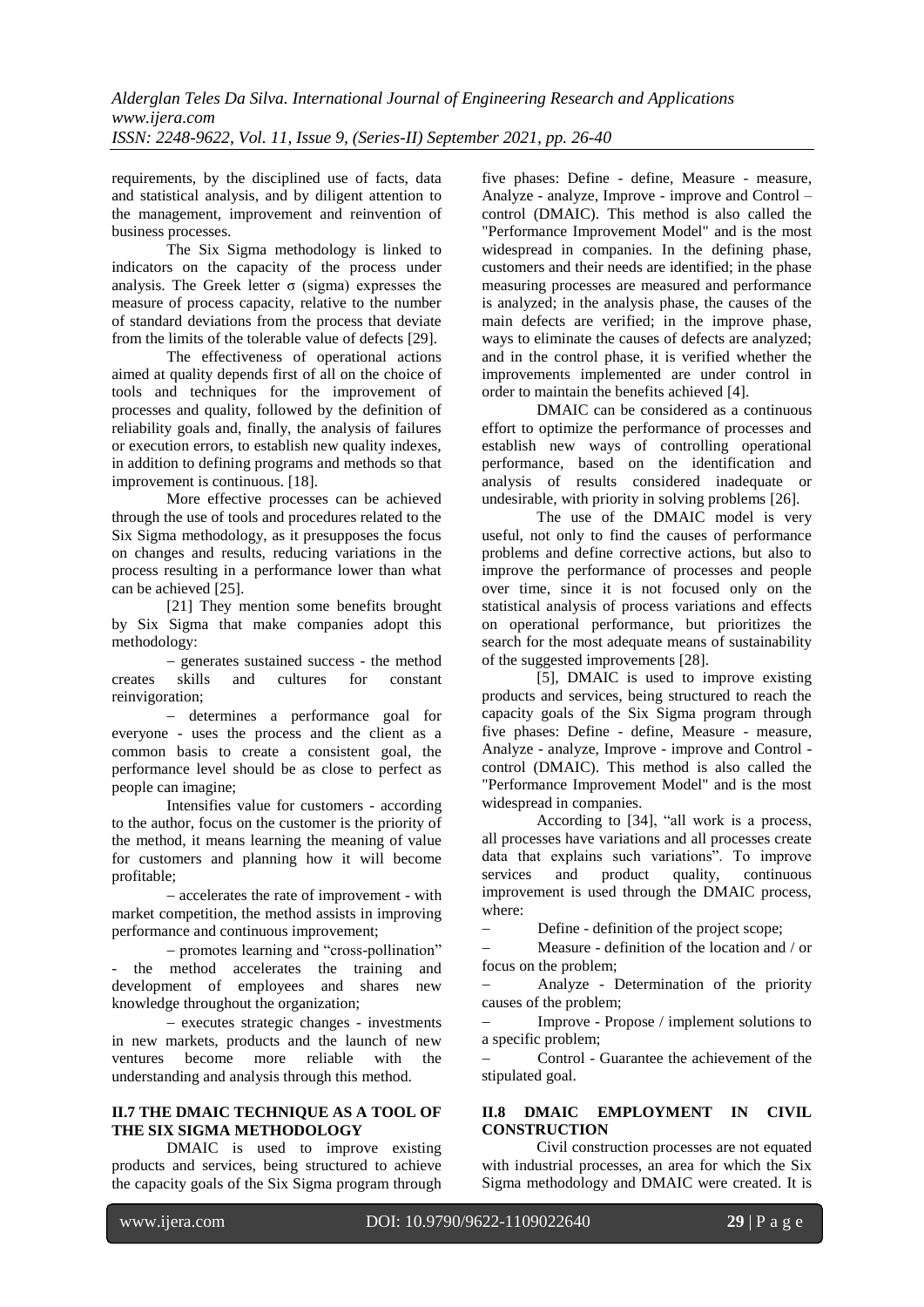an outdoor activity, which is affected by external conditions and is less repetitive than the manufacturing process [13].

A problem arises when there is a distinction between what "should be" and what "is"; between the optimum and definitive situation, that is, the difference between the expected and the actual situation realized. It is directly or indirectly related to an expected result or pattern of behavior. The clear and accurate description of the problem is the first step in implementing process improvement actions [30].

The necessary analyzes and decisionmaking about the changes can be carried out using the Six Sigma DMAIC model. Its application allows to know the factors and effects related to the civil construction processes that affect its quality, to then design actions that will allow to correct and improve the processes [32].

The importance of using the DMAIC methodology in the management of civil construction processes is in the fact that in this area, when a problem is found only after the actions have been carried out, the price of its correction is high, which makes quality management essential. based on the concern with the quality of all processes, and not only in relation to the final product (results), in order to avoid costs, improve safety and ensure the effective adaptation to the technical requirements from the beginning to the end of the project execution [33].

Lean construction refers to the projection and operation of processes correctly, in the same way that lean manufacturing refers to the control of resources according to the needs of the client, reducing waste with additional activities that do not add value (wasting time) [2].

# **III. METHODS**

This research was developed using the Six Sigma method, through the DMAIC technique, consisting of a structured instrument, of systematic, proactive and quantitative application, which allowed, from the data collection to determine the critical problems of non-conformities in civil construction, the its causes and the possibilities of improvement from a corrective, and also proactive, point of view, since the results achieved provide references and action criteria that allow for the improvement of continuous control and ensure the compliance of processes with technical requirements, which can be considered in new ventures.

In general, the investigation was carried out in a qualitative and quantitative way, adopting an analytical procedure through personal observations, application of forms and data collection, having been

used in the theoretical foundation of the research, the bibliographic technique that consists of tracking significant content , available from different sources, and which contain material that is relevant from the point of view of knowledge production, such as books, magazines or periodicals, among other sources.

For this research, the bibliographic technique consisted of visiting libraries to select books of interest for their relevance to the theme of this work, in addition to consulting sources (databases) on the electronic network (Internet), such as Scientific Electronic Library Online (SCIELO) and Google Scholar, as well as sites and articles not attached, in Portuguese and English.

The bibliographical research involved the contact with the bibliographic production in the area of quality management, techniques and methodologies, making it possible to obtain data to present the theoretical bases of this research from the selected literature.

The following descriptors were used to screen the publications: quality; constructive quality;<br>non-conformities in construction projects: non-conformities in construction projects; continuous improvement; Six Sigma; DMAIC methodology and DMAIC methodology applied in civil construction.

Based on the DMAIC methodology, we use its tools to develop the work, following the steps and tools below:

 Define - Project charter, data collection instrument, process mapping - SIPOC, CTC tree;

 Measure – Record of non-conformities (data collected);

 Analyze - Process analysis to determine the root causes of problems, ishikawa chart, logical tree defining critical problems;

- Improve- Action Plan;

 Control - Training and monitoring of the action plan.

Mapping and fieldwork were carried out between the months of January/2019 to December/2020, important to observe and collect data relevant to the research.

In order to obtain the official data, the documents provided by the construction companies and by Caixa Econômica Federal, the government financing agency for the works, were considered. Information that was important for the development of the research.

The descriptive scope for this research was defined based on the processes related to the execution of the works of the aforementioned residential buildings, delimiting the central issues to be investigated:

- Know the root causes of problems (nonconformities) identified;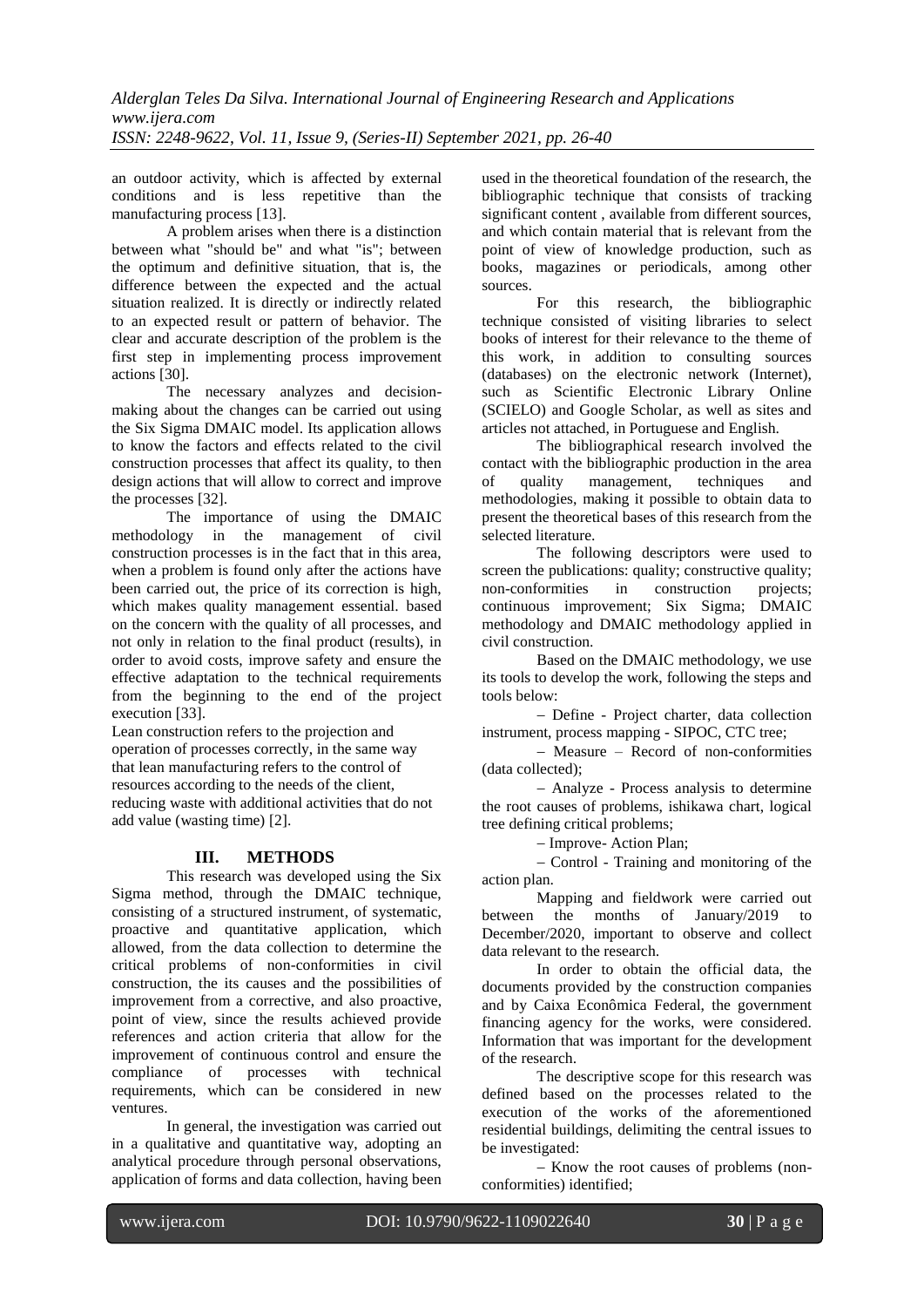- Identify possible solutions to correct<br>non-conformities and avoid new detected non-conformities and avoid new occurrences, ensuring the reliability of processes;

 Determine what benefits can be achieved with the correction or elimination of nonconformities in the processes.

Following the approach and steps of DMAIC, the construction of the work was carried out as follows:

## **III.1 Problem Definition (Define)**

Following the DMAIC approach, the first step in data collection was to determine the root problem. Through a meeting, in the form of brainstorming, held with the engineers of two projects of the "My home, My life" Program in the state of Amazonas, pertaining to the construction of Residencial Parque Poranga II, in Itacoatiara, AM, and Residencial Manacapuru, in Manacapuru, AM, a critical analysis of the problems registered in the execution phase of the works was carried out, based on the following questions:

- Does the execution of the works meet all<br>technical specifications at the time of specifications at the time of completion/delivery?

- Are the processes being carried out properly from the standpoint of effectiveness of actions?

 Are there variations in process outcomes that denote the need for change or corrective action?

From these questions, we carried out the initial mapping of the process through SIPOC, and determined the non-conformities and the most critical problems, with the help of the engineers responsible for the works, the processes to be analyzed related to these constructive nonconformities were defined, leading to account the following aspects:

What are the process?

- How are process inputs turned into outputs? Set in four or more steps maximum.

What are the entries?

- Who are the suppliers?

Who are the final customers/recipients.

It is only possible to promote continuous improvement by analyzing all the factors that make up its processes. Often, a problem identified at the end of the production line originates from the first step of the process. It is necessary to know the process well, understand the inputs, outputs and the order in which things happen to act on the fault points. From that moment on, we defined the key indicators for the monitoring and analysis of the processes, CTC tree.

## **III.2 Measurement (Measuring)**

In this phase, detailed data was gathered to identify the dimension of the problem, which would subsequently allow for a direct comparison of the performance of the processes, before and after the implementation of the improvements.

For this purpose, brainstorming was carried out in order to gather information about noncompliance events, with the support of engineers and data sheets obtained from the non-compliance reports prepared during the execution of the projects, which made it possible to identify the different events characterizing situations not compatible with the technical requirements and specifications.

In this way, it was possible to determine the quantity (number of registered events) and the types of non-conformities verified in the execution of the projects, obtaining the description of the types of non-conforming occurrences and their respective quantities in each project, thus determining their absolute frequency and its relative frequency.

## **III.3 Analysis (Analyze)**

Using a stratification tool, it was possible to quantify and statistically represent the noncompliance events in the project execution phase, and through the Pareto chart the most important causes of these problems were delimited in order to identify the defects that most contributed to the noncompliance with technical specifications and had a greater impact on construction quality.

After surveying the main problems, using the Ishikawa diagram, the causes and their repercussions were delimited. Through this analysis tool, the probable causes of each of the most recurrent non-conformities were listed, enabling a quick view of the factors and respective effects.

Once the various problems and their effects on the processes were defined, a logical tree was created to delimit the most critical problems to be corrected.

## **III.4 Implementation of Improvements (Improve)**

Once the most critical problems were identified, an action plan, 5W2H, was drawn up to detail the corrective measures and their purpose (justification), with the aim of eliminating the main causes of problems related to the most recurrent nonconformities , to reach a satisfactory level of quality, compatible with the requirements and technical specifications of the constructions.

In this case, the focus was not only on the correction of non-conformities with the greatest impact on the construction process, but also on the definition of corrective actions, taking into account that they are measures that are not confused. Fixing the non-compliance prioritizes the non-recurrence of problems.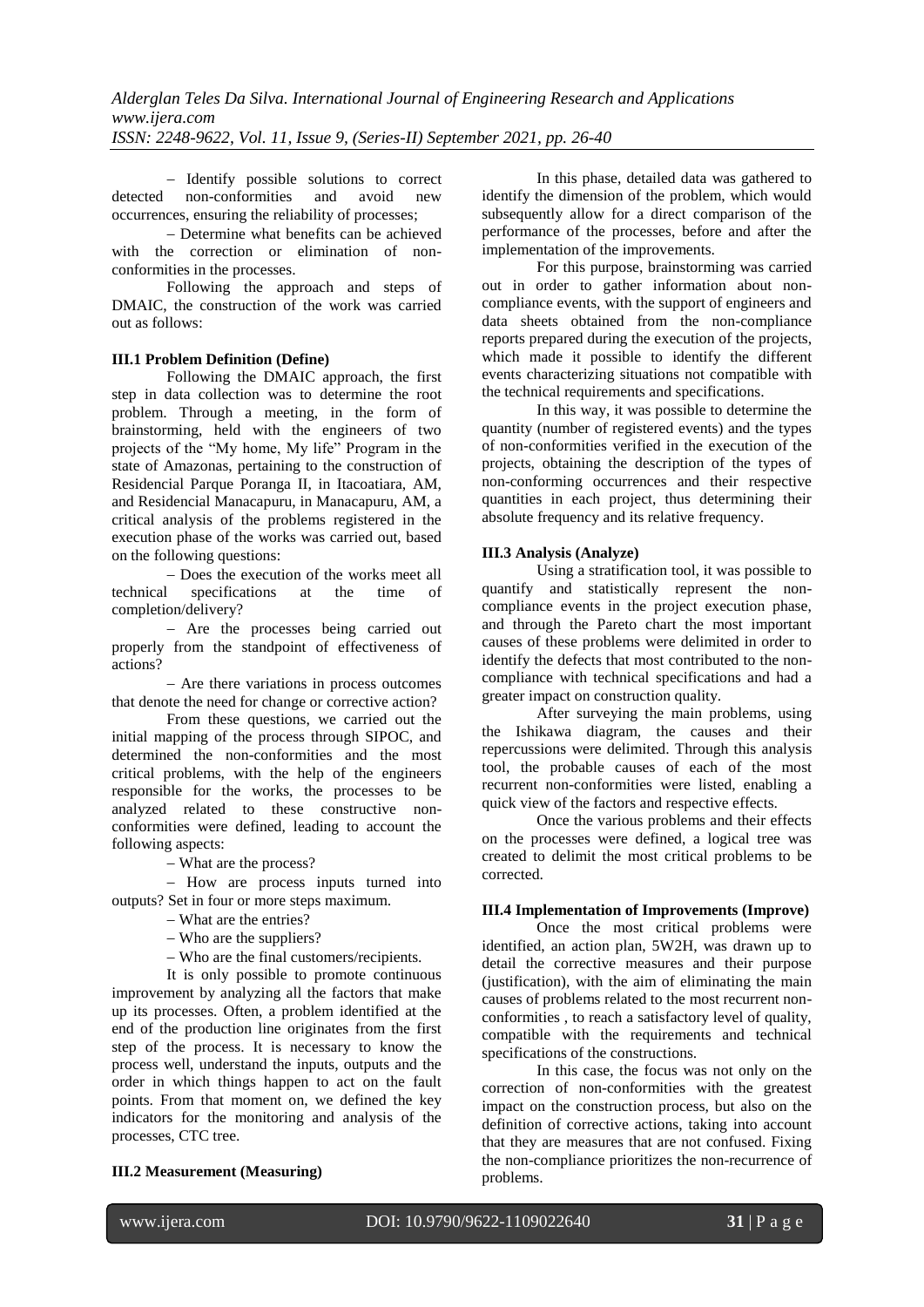Therefore, once the causes and effects of non-conformities were identified, the actions to correct the non-conformity were defined, to make the necessary changes feasible, not only to solve the identified problems, but also to avoid their repetition in new projects.

# **III.5 Control**

The definition of a control plan is essential to verify the various preventive measures that will help to achieve the desired result, that is, the elimination of non-conformities in projects and also in new ventures.

For this, we elaborate an action plan for the necessary training, after all, it is necessary to establish which procedures, checks or activities must be carried out considering the specifications and expected performance of the processes.

Having defined the most frequent nonconformities or those with the greatest impact on the projects that were the object of the research, corrective criteria were established, such as solving the problems identified, to improve the quality of construction and ensure the alignment of processes and activities related to the execution of projects with the specifications and the technical requirements.

Since the corrective actions related to the projects under analysis constitute the final phase of intervention in the construction elements that were already in the final phase for the delivery of the work, it was not possible to establish a statistical control to continue the analysis of the results obtained in terms of results involving the same critical problems that were the target of improvement actions.

Chapter 4 presents the results of the research, the analysis of the results obtained with the application of the data collection instrument covering all phases of the DMAIC method and the quality tools used according to the methodology presented in this dissertation.

# **IV. RESULTS AND DISCUSSION**

## **IV.1 CASE STUDY: RESIDENTIAL PARQUE PORANGA II AND RESIDENTIAL MANACAPURU**

## **IV.1.1 Define Phase**

Following the described methodology, an Opening Term for the Project of Residencial Parque Poranga II and Residencial Manacapuru was drawn up, where the macro gram, restrictions to the project, with pre-established objectives and targets was established. It is an agreement between the project's executing team, the person responsible for the

actions and the construction company's managers. The objective is to keep the team aligned with the project's focus, formalizing the main definitions of the work through the schedule.

The initial mapping of processes – SIPOC (Appendix A), in turn, consisted of better clarifying the stages of the process, while the CTC tree made it possible to transform the customer's needs into indicators of the improvement project.

#### **IV.1.2 SIPOC Mapping**

After defining the processes to be analyzed and answered the questions regarding nonconformities, the following questions were asked:

What are the outputs of the process?

- How are process inputs turned into outputs?

What are the entries?

Who are the suppliers?

Who are the final customers/recipients.

It is only possible to promote continuous improvement by analyzing all the factors that make up its processes. Often, a problem identified at the end of the production line originates from the first step of the process. It is necessary to know the process well, understand the inputs, outputs and the order in which things happen to act on the fault points.

## **IV.1.3 Voice of Customer – CTC Tree**

Using the CTC Tree, it was defined as transforming what the customer needs into Improvement Project indicators, making it possible to define the key indicators for monitoring and analyzing processes. As shown in Fig. 4.1.





Fig. 4.1 shows the measures adopted to correct non-conformities, based on the final quality of the work. Tightness was presented as preserved constructive elements, in addition to the % of failures/nonconformities (leakage), considering the minimum required by the standards.

Functionalities, correct execution of services and control were analyzed, observing the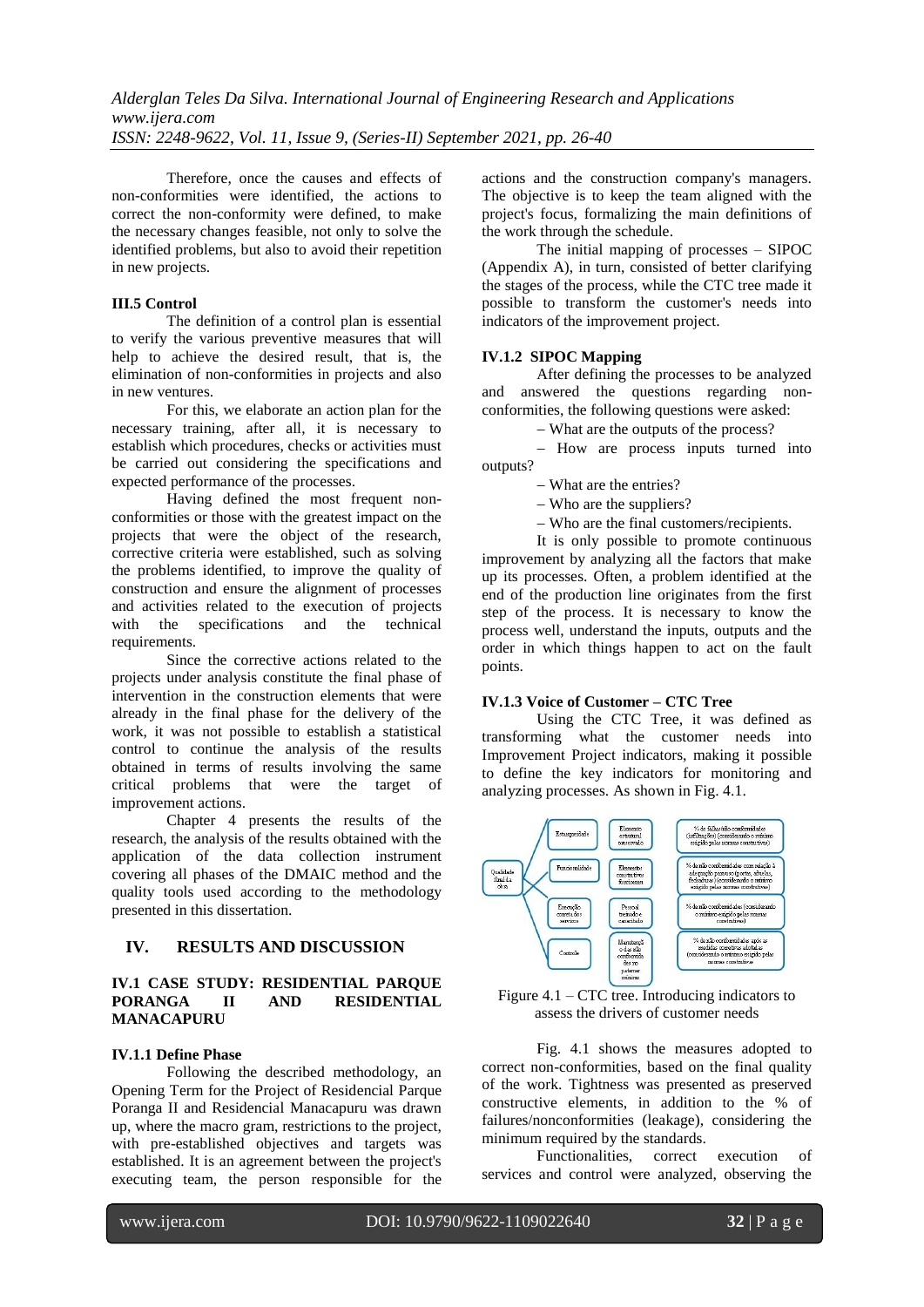need for training of personnel involved in the process and considering the % of non-conformities after the corrective measures adopted, considering the minimum required by construction standards. In this way, it is possible to implement corrections and improvements in the execution of the process.

## **IV.2 CASE STUDY 1- RESIDENTIAL PARQUE PORANGA II**

#### **IV.2.1 Measure Phase**

Access to the records provided by the engineers at Residencial Parque Poranga II, allowed us to determine the type and amount of nonconformities recorded during the project's execution.

Among the non-conformities found in the execution phase of Residencial Parque Poranga, those with the highest number of occurrences stand out, such as loose tiles and cracks with 54 occurrences of non-conformity, the peeling of ceramics due to mortar with 32 occurrences and infiltration due to poor execution in the pipe or cracks with 25 occurrences, with 189 being the general total of occurrences due to non-conformity in the process.

The data collection instrument with the main items of non-compliance recorded in the execution phase of the Parque Poranga II project are described in Table 4.1.

**Table 4.1** -Non-conformities recorded in the execution phase of the Residencial Parque Poranga II project.

| Não conformidades na fase de execução dos projetos e execução     | Freqüência<br>Absoluta | Fregüência<br>Relativa % |
|-------------------------------------------------------------------|------------------------|--------------------------|
| Total de Não Conformidades Registradas                            | 189                    | 100                      |
| Telhas soltas e fissuradas                                        | 54                     | 29,00                    |
| Desplacamento de cerâmica por conta da argamassa                  | 32                     | 17,00                    |
| Infiltrações por conta de má execução na tubulação ou trincas     | 25                     | 13,50                    |
| Pisos trincados, manchados                                        | 19                     | 10,50                    |
| Trincas e fissuras nas paredes                                    | 18                     | 9.89                     |
| Contra piso e cerâmica - caimento com queda fora do ralo          | 13                     | 6,88                     |
| Forms de PVC                                                      | 12                     | 6,35                     |
| Portas, aduelas e fechaduras                                      | 8                      | 4.23                     |
| Pintura - empolamentos, descascamento ou alteração de cor         | 5                      | 2.65                     |
| Ensaios de graute, argamassa e prismas não-conformes com os lotes | NA                     | NA                       |
| Compressão do concreto não atingiu a resistência mínima 28 dias   | NA                     | NA                       |
| Impermeabilização do WC                                           | NA                     | NA                       |
| Sistema de aquecimento solar                                      | NA                     | NA                       |
| Instalações embutidas e vedações                                  | NA                     | NA                       |

Source: Authors

#### **IV.2.2 Analyze Phase**

Once the non-conformities and the number of events (number of occurrences) in the execution of the project have been identified, it is necessary to measure the impact of the data on the whole. in descending order, as well as identifying the most critical problems in the construction process that should be tackled as a priority due to the greatest impact on project execution results in terms of costs, time and rework. In the specific case, despite the

Pareto rule having 80/20 as a principle, that is, 80% of the errors come from 20% of the items, due to the large dispersion of non-conformities, the maximum possible number of treatment was prioritized and that generate a strong impact on the result, therefore loose or cracked tiles; Ceramic peeling; Infiltrations were the three most frequent problems in the execution of the Residencial Parque Poranga II project and correspond to 58.72% of the total nonconformities. That's why they were prioritized. As shown in Fig. 4.2.



Figure 4.2 - Pareto Chart - Most frequent non-conformities recorded in the execution of the works of Residencial Parque Poranga II.

In Fig. 4.2, it is possible to clearly visualize the non-conformities that had the highest number of occurrences, thus demonstrating the need for correction in these steps.

Also based on data collected from nonconformities at Residencial Parque Poranga II in Itacoatiara, the NP letter of occurrence was drawn up. As shown in Fig. 4.3.



Figure 4.3 – NP letter of occurrences of non-conformities registered in the execution of the works of Residencial Parque Poranga II.

In Fig. 4.3 it is possible to observe the test results for the NP letter of occurrences. The test fails at points 1;2;3;4;5;8;10;12 and 14.

This chart was used in order to know the number of non-conforming items, instead of knowing the proportion of defective items. It transparently demonstrates the variability of the process, making visible the points that need to be addressed with priority. The visualization of the result of the NP letter corroborates and validates the Pareto results, making even clearer the items that must be worked on immediately.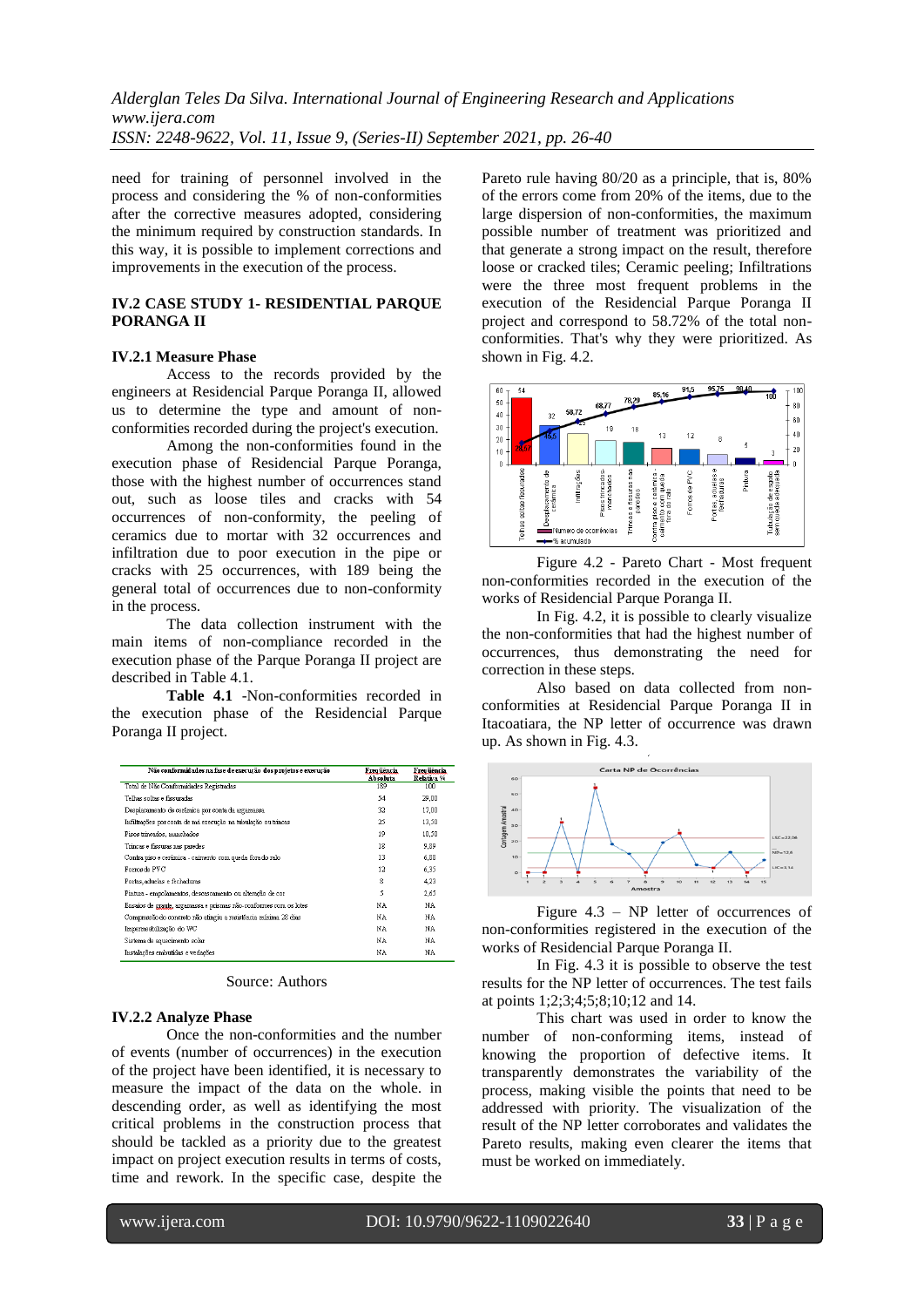From the validation, by measurement tools mentioned above, of the most frequent events of non-conformity to be primarily attacked, the analysis was carried out, using the stratification tool, to determine the causes of failures or errors in the execution of the construction process and its effects, and the variables to be considered for the quality and alignment of the process, with the technical specifications of the Residencial Parque Poranga II projects for non-conformities of loose or cracked tiles. As shown in Fig. 4.4.



Figure 4.4 – Ishikawa for loose or cracked tiles.

Fig. 4.4 shows the Ishikawa graph for nonconformities of loose or cracked tiles regarding material, personnel, environment, methods and machines.

The Ishikawa chart was also used to analyze the non-conformity of the removal of ceramics with regard to the material used and the personnel involved in the process. To the environment, methods and machines. Several nonconformities can be observed in the graph, allowing correction in the process of execution of the work at Residencial Parque Poranga II in Itacoatiara in Amazonas. As shown in Fig. 4.5.

Fig. 4.5 shows the Ishikawa graph for the non-conformity of the peeling of the ceramic regarding the material used as excess water in the sticky mixture. It also presents the failures in the settlement, errors in the specification, among others, enabling the necessary corrections for the quality in the execution of the process.



Figure 4.5 – Ishikawa for ceramic removal.

The non-conformities of the infiltrations can be observed in the Ishikawa graph, enabling the correction in the process of execution of the work at Residencial Parque Poranga II in the municipality of Itacoatiara in the State of Amazonas. As shown in Fig. 4.6.



Figure 4.6 – Ishikawa for Infiltrations.

The analysis of infiltrations by the Ishikawa method, presents as one of the non-conformities of the material the low tightness coating and the specific climatic conditions, taking into account the tightness level to be achieved.

The analysis of the Ishikawa graph also shows that employees have little experience, do not have any training or skills to perform the work, in addition to the fact that the waterproofing of foundations and floors in contact with the ground was done incorrectly. The infiltration analysis took into account the material used, the personnel involved in the process and their deficiencies. Also analyzing the environment, methods and machines.

The analysis of infiltrations by the Ishikawa method, presents as one of the non-conformities of the material the low tightness coating and the specific climatic conditions, taking into account the tightness level to be achieved.

#### **IV.3 CASE STUDY 2- RESIDENTIAL MANACAPURU**

In the records provided by the engineers at Residencial Manacapuru, located in the municipality of Manacapuru in the State of Amazonas, it was possible to visualize and determine the nonconformities that occurred and recorded during the execution of the process.

## **IV.3.1 Measure Phase**

Among the non-conformities found in the execution phase of Residencial Manacapuru, we highlight those with the highest number of occurrences, such as loose tiles and cracks with 39 occurrences of non-conformity, infiltrations due to poor execution in the pipe or cracks with 26 occurrences and nonconformity in doors, staves and locks with 31 nonconformities. Totaling 182 nonconformities found in the execution of the process. Taking into account the other non-conformities described. As shown in Table 4.2. Where it is NA, it means that there was no non-compliance with the item.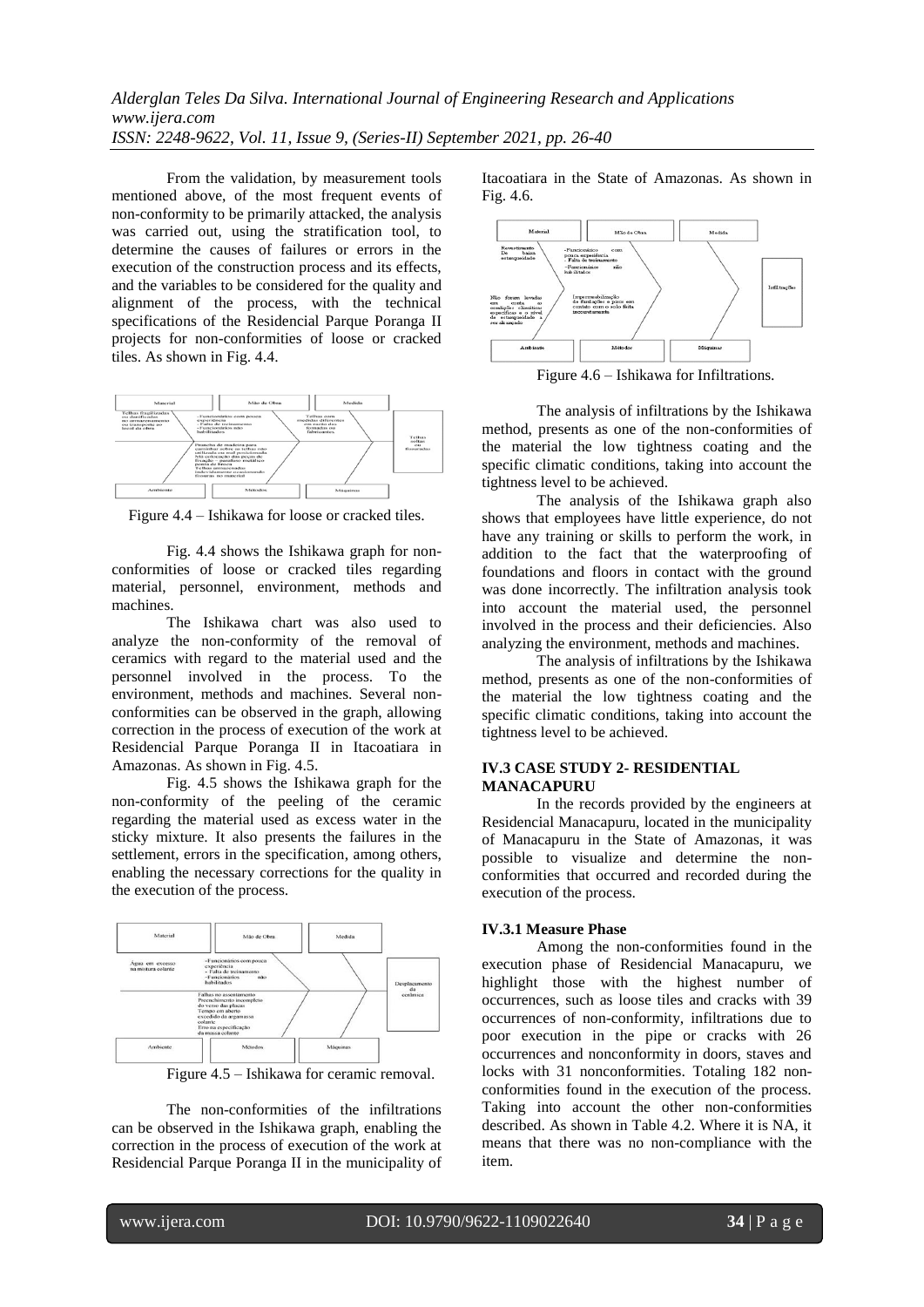**Table 4.2** -Non-conformities registered in the execution phase of the Residencial Manacapuru project.

| Não conformidades na fase de execução dos projetos e execução     | Freu üência<br>Absoluta | Freu üência<br>Relativa % |
|-------------------------------------------------------------------|-------------------------|---------------------------|
| Total de Não Conformidades Registradas                            | 182                     | 100                       |
| Telhas soltas e fissuradas                                        | 39                      | 21,43                     |
| Portas, aduelas e fechaduras                                      | 31                      | 17.03                     |
| Infiltrações por conta de má execução na tubulação ou trincas     | 26                      | 14.29                     |
| Contra piso e cerâmica - caimento com queda fora do ralo          | 21                      | 11,54                     |
| Pisos trincados, manchados                                        | 18                      | 9.89                      |
| Desplacamento de cerâmica por conta da argamassa.                 | 14                      | 7.69                      |
| Instalações embutidas e vedações                                  | 13                      | 7.14                      |
| Trincas e fissuras nas paredes                                    | 9                       | 4.95                      |
| Sistema de aquecimento solar                                      | 5.                      | 2,75                      |
| Tubulação de esgoto sem queda adequada                            | 4                       | 2.20                      |
| Pintura - empolamentos, descascamento ou alteração de cor         | $\overline{2}$          | 1,10                      |
| Ensaios de graute, argamassa e prismas não-conformes com os lotes | NA                      | NA                        |
| Impermeabilização do uno                                          | NA                      | NA                        |
| Compressão do concreto não atingiu a resistência mínima 28 dias   | NA                      | NA                        |
| Forms de PVC                                                      | NA                      | NA                        |

Source: Authors

After surveying the non-conformities and the number of occurrences in the execution of the construction process of Residencial Manacapuru, it is necessary to measure the data. the most critical problems in the construction process that should be tackled as a matter of priority due to the greatest impact on project execution results in terms of costs, time and rework.

#### **IV.3.2 Analyze Phase**

As explained above, the 80/20 principle was not followed due to the pulverization of results and the need to prioritize a smaller number of items in order to achieve the highest result in the shortest time possible. Priority is knowing how to differentiate between the urgent and the important.

It was found that the non-conformities of Residencial Manacapuru were loose or cracked tiles; Doors, staves and locks and infiltrations. Presenting a non-conformity different from those raised in Residencial Parque Poranga II. In addition to some different non-compliances between the two residentials, the percentage also differs from each other. While the residential Parque Poranga II, which presents a percentage of 58.72% of the total of non-conformities, the residential Manacapuru presents a percentage of 52.73%. It is clear that this percentage is not considered adequate for the acceptance of non-conformities, since in the original project, the percentage of up to 10% of nonconformities is considered satisfactory. In Parque Poranga, 58.72% of the result was in 30% of the occurrences. And there was a need to focus efforts on a smaller number of occurrences (30%) in order to maximize the result. In residential Manacapuru, concentrating energies in 27% of occurrences, they would solve 52.73% of non-compliances.

The non-conformities of Residencial Manacapuru are presented in the data. As shown in Fig. 4.7.



Figure 4.7 - Pareto Chart - Most frequent non-conformities recorded in the execution of the works at Residencial Manacapuru.

In Fig. 4.7, it is possible to clearly visualize the non-conformities of Residencial Manacapuru that had the highest number of occurrences, thus demonstrating the need for correction in these steps.

Also based on data collected from nonconformities at Residencial Manacapuru in the municipality of Manacapuru, in the State of Amazonas, the NP letter of occurrence was prepared. As shown in Fig. 4.8.



Figure 4.8 – Letter NP of occurrences of nonconformities registered in the execution of the works of Residencial Manacapuru.

In Fig. 4.8 it is possible to observe the test results for the NP letter of occurrences. The test fails at points 1;2;4;6;8;10;11 and 15.

The chart above was used to monitor process variation, identifying common (intrinsic to the process) and special (random) causes.

Common causes are related to the functioning of the system itself (eg project and equipment).

In turn, the special causes, which are the object of our further analysis, reflect occurrences outside the control limits (eg, human error and nonconforming raw material).

The variability of the process is demonstrated in a simple analysis of the NP chart, these points outside the lower and upper limits, which are the same with the highest incidence in the Pareto chart, need to be treated with priority.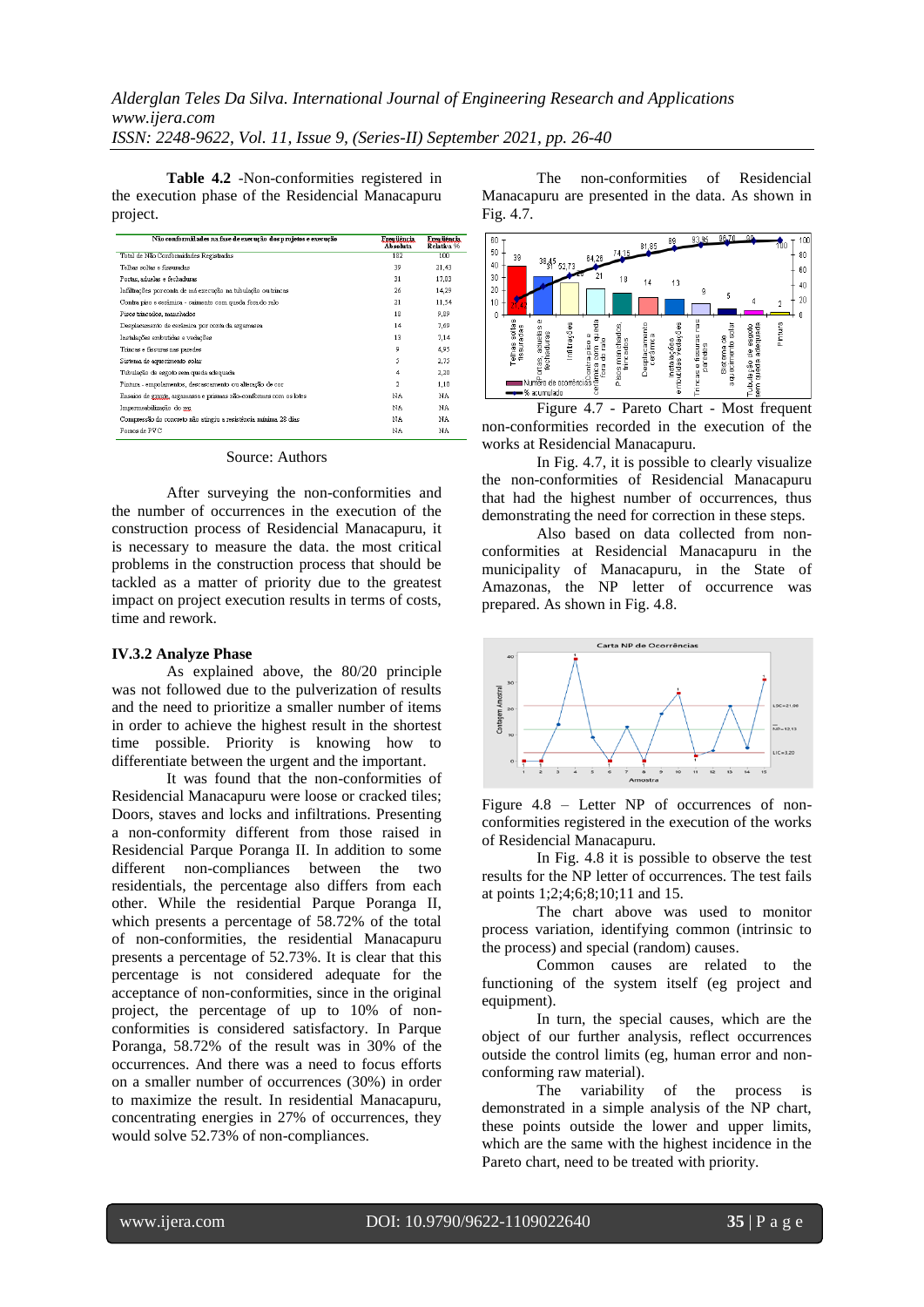Focusing on the most frequent events of non-compliance to be primarily attacked, the analysis was carried out, using the stratification tool, to determine the causes of failures or errors in the execution of the construction process and their effects, and the variables to be considered for the quality and alignment of the process, to the technical specifications of the processes of Residencial Manacapuru for non-conformities of loose or cracked tiles. As shown in Fig. 4.9.



Figure 4.9 – Ishikawa for loose or cracked tiles at Residencial Manacapuru.

Fig. 4.9 shows the Ishikawa graph for noncompliance of loose or cracked tiles with regard to material, personnel, environment, methods and machines.

The Ishikawa chart was also used to analyze the non-compliance of Doors, staves and locks that do not work correctly in terms of the material used, the personnel involved in the process, the environment, the methods and the machines. Several non-conformities can be observed in the graph, allowing correction in the process of carrying out the work at Residencial Manacapuru. As shown in Fig. 4.10.



Figure 4.10 – Ishikawa for Doors, Staves and Locks at Residencial Manacapuru.

Fig. 4.10 presents the Ishikawa graph for non-compliance of doors, staves and locks that do not work correctly. As for the material, it presents non-conformities in the dimensions that are inadequate, warped door and inadequate installation material. As for the methods, it presents nonconformities in the installation of the doors that did not follow the technical specifications.

The graph also shows that the employees who work at the construction site have little experience, do not have any type of training and are not qualified to develop quality in the execution of the work.

The analysis of the infiltrations by the Ishikawa method, present the same non-conformities detected in the construction process of the residential Parque Poranga II, such as low-watertight coating and specific climatic conditions, taking into account the watertight level to be achieved.

The material used, the personnel involved in the process and their shortcomings were taken into account. Also analyzing the environment, methods and machines.

The non-conformities of the infiltrations can be observed in the Ishikawa graph, allowing the correction in the process of execution of the work at Residencial Manacapuru in the municipality of Manacapuru in the State of Amazonas. As shown in Fig. 4.11.



Figure 4.11 – Ishikawa for Infiltration of Residential Manacapuru.

Fig. 4.11 shows the Ishikawa graph for the non-conformities of infiltrations in the process of building Residencial Manacapuru.

#### **IV.3.3 Implementation of Improvements (Corrective Actions)**

The cause and effect diagrams of Residencial Parque Poranga II and Residencial Manacapuru showed that the human factor (staff), inadequate materials and methods were the main causes (root causes) of non-compliances. Based on this finding, a logical tree was created to delimit the applicable corrections. As shown in Fig. 4.12.

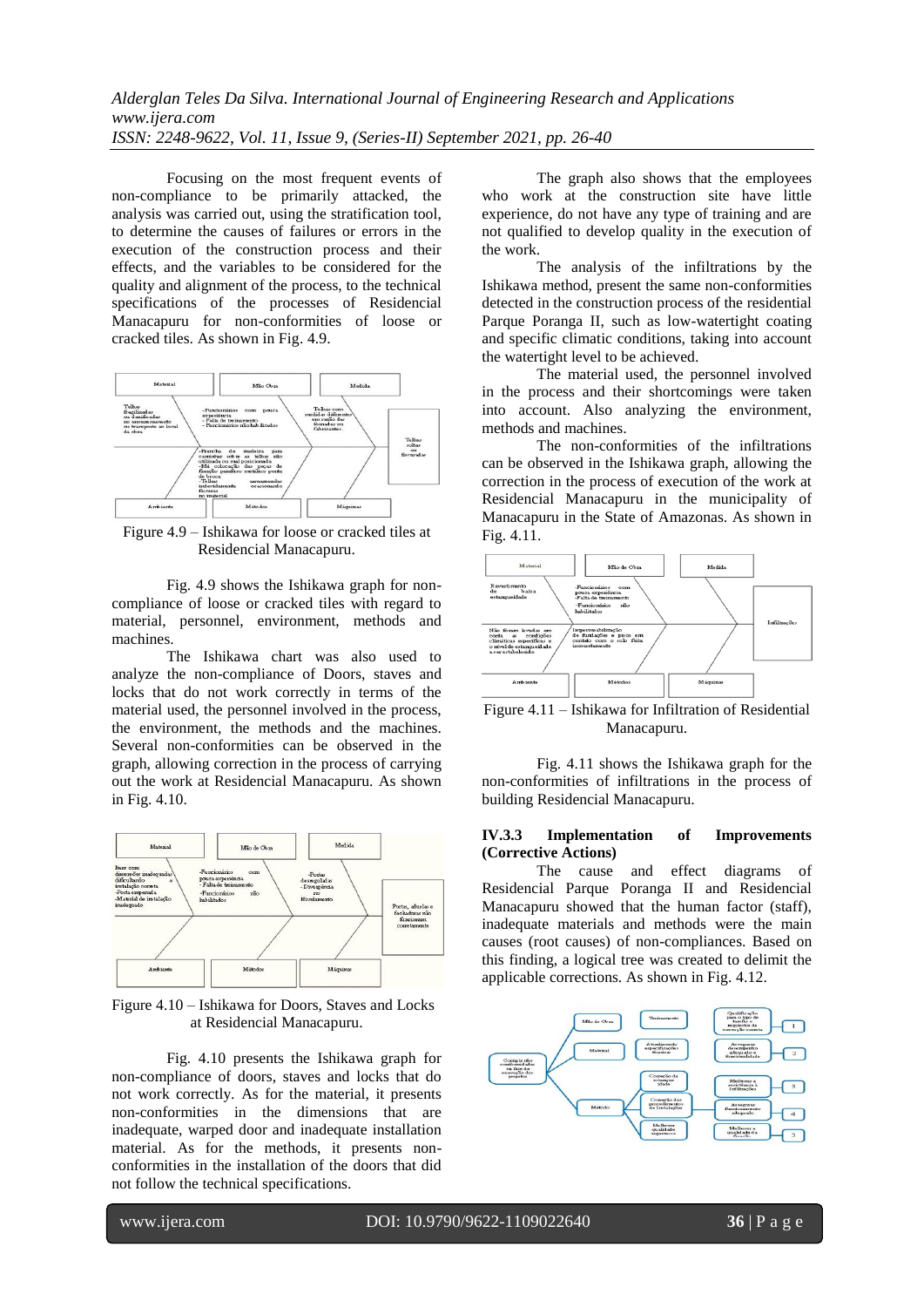Figure 4.12 – Logical tree defining the critical problems to be corrected in the execution of the Project – Residencial Parque Poranga II.

Fig. 4.12 shows the correction of nonconformities in the project execution phase. From the preliminary analysis carried out using the logical tree, action plans were drawn up, for greater detailing of corrective measures and delimitation of their purposes (justifications), enabling intervention on the causes of critical problems (most recurrent nonconformities in each Project), in search of a level of quality compatible with the requirements and technical specifications.

#### **IV.3.4 Improve Phase (Improve)**

A prioritization matrix was elaborated to deal with the processes in order of importance, according to Table 4.3, in which the priority problems found were: Loose and cracked tiles, ceramic peeling due to mortar and infiltrations.

**Table 4.3** - GUT matrix of priorities.

| Processos identificados                                                           | Gravidade | Urgência | Tendência | <b>GUT</b> | Ordem calculada |
|-----------------------------------------------------------------------------------|-----------|----------|-----------|------------|-----------------|
| Telhas soltas e fissuradas                                                        |           |          |           | 125        |                 |
| Desplacamento<br>da<br>cerâmica <del>nor</del> conta da<br>argamassa              |           |          | 4         | 100        |                 |
| Portas aduelas e fechaduras                                                       |           |          |           | 64         |                 |
| Infiltracões                                                                      |           |          |           | 60         |                 |
| Contrapiso e cerâmica                                                             |           |          |           | 18         |                 |
| Pisos trincados, manchados<br>fissuras<br>Tenicas<br>$^{\circ}$ e<br>na<br>parede |           |          |           |            |                 |

## Source: Adapted from FAVERI (2016).

Knowing the most critical non-compliance problems of the researched projects, the project and process improvement plan was defined, aiming to remedy the deficiencies, establishing goals, criteria, schedules and changes in the execution of corrective actions, serving as a guiding instrument for the execution of the necessary improvement actions.

Regarding the non-conformities identified as more frequent or with greater impact on the projects under analysis in terms of the need for rework (infiltration; doors, staves and locks do not work correctly, and ceramic removal), it was found that there is a need to establish corrective criteria focusing on three key elements of the processes: human resources, materials and methods.

The instruction of the trainees was carried out in the workplace, which facilitated learning, as the instructed feel more secure and willing to learn. The learning was absolutely experiential and allowed for the integration between theory and practice.

The training was carried out by an engineer assisted by a supervisor, and the procedures were reviewed when the registered non-conformities were checked.

Step-by-step work instructions were elaborated, detailing information about the procedures with registration of trained employees, beginning and end of training, with identification of each worker's qualifications. According to Table 4.4.

**Table 4.4** - Register of trained employees.

| 0 OUE                                     | <b>PORQUE</b>                                                   | OUEM                         | ONDE                 | QUANDO | COMO                                                                                                       | QUANTO                                                           |
|-------------------------------------------|-----------------------------------------------------------------|------------------------------|----------------------|--------|------------------------------------------------------------------------------------------------------------|------------------------------------------------------------------|
| Registro dos<br>funcionários<br>treinados | Para<br>identificar a<br>qualificação<br>de cada<br>trabalhador | Engenheiro e<br>Supervisores | Na sede da<br>Emmesa | 5 dias | Através de<br>Relação de<br>presença com<br>assinatura dos<br>funcionários<br>treinados e carga<br>horária | Não serão<br>informados<br>devido à<br>solicitação da<br>empresa |

The training focused on the critical points and the correct methods for the adequacy of procedures to the technical requirements and standards on construction quality, with the following objectives:

- Develop skills and knowledge to the employee about the methodology or operational procedure in accordance with;

- Reduce rates of non-compliance due to the responsibility of the direct performers of services at the construction site.

The training was built according to the action plan below:

## **IV.3.5 Action Plan – Training (5W2H)**.

**Table 4.5** - Action plan.

|                                                                                    | 5W                                                                                                                                                     |                                     |                                            |                      | 2H                                                                                                                                             |                                                                            |  |
|------------------------------------------------------------------------------------|--------------------------------------------------------------------------------------------------------------------------------------------------------|-------------------------------------|--------------------------------------------|----------------------|------------------------------------------------------------------------------------------------------------------------------------------------|----------------------------------------------------------------------------|--|
| Ouve<br>Ação problema,                                                             | Por a ue<br><b>Justificativa</b>                                                                                                                       | <b>Ouem</b>                         | Onde                                       | Ouando               | Como                                                                                                                                           | <b>Ouanto</b>                                                              |  |
| desafia                                                                            | exa licação.<br>motivo                                                                                                                                 | Responsável                         | Lacal                                      | Praze.<br>сгопостата | Procedimento.<br>etan as                                                                                                                       | Custo.<br>desembolsos                                                      |  |
| Definicão<br>de<br>plano de ação<br>para<br>0S<br>tremamentos                      | Para solicitar a<br>direção<br>e<br>gerencia<br>$\mathbf{a}$<br>ap rovação                                                                             | Engenheiro da<br>Obra               | Na sede da<br><b>Empresa</b>               | 3 dias               | Requisições<br>de<br>tremamento                                                                                                                | Nän<br>serän<br>informados<br>dovido<br>à<br>solicitação<br>da<br>emp resa |  |
| Levantamento<br>das<br>Necessidades de<br><b>Tremamentos</b>                       | Para assegurar<br>um processo de<br>ap rend <i>i</i> zagem<br>contínua<br>alinhado<br>as<br>de.<br>normas<br>qualidade<br>adotadas pela<br>Construtora | RH                                  | Na<br>sede<br>da<br>Empresa e<br>nas Ohras | 5 dias               | O RH encaminha<br>solicitação<br>de<br>de.<br>necessidade<br>Tremamento<br>305<br><b>Engenheiros</b><br>e.<br>Supervisores das<br><b>Obras</b> | serão<br>Não<br>informados<br>devido<br>à<br>da<br>selicitação<br>empresa  |  |
| Rever<br><b>OS</b><br>procedimentos<br>registrados<br>não<br>como<br>conformidades | Рага согтесаю<br>dos problemas<br>diagnosticos                                                                                                         | Engenheiro e<br>supervisores        | Canteiro<br>dachra                         | 15 dias              |                                                                                                                                                | Não<br>serão<br>informados<br>devido<br>à<br>solicitação<br>da<br>empresa  |  |
| dos<br>Registro<br>funcionários<br>treinados                                       | Para identificar<br>qualificação<br>a.<br>de<br>cada<br>trahalhador                                                                                    | Engenheiro e<br><b>Supervisores</b> | Na sede da<br>Empresa                      | 5 dias               | de.<br>A través<br>Rebrão<br>de.<br>presença<br>com<br>des<br>assinatura<br>funcionários<br>tremados e carga                                   | Não<br>serão<br>informados<br>devide<br>à<br>solicitação<br>da<br>empresa  |  |

#### Source: Authors

#### **IV.3.6 Control Phase**

The definition of a control plan is essential to verify the various preventive measures that will help to achieve the desired result, that is, the elimination of non-conformities in the projects described and, also, in new projects.

For this, the procedures, verifications or activities to be carried out must be determined based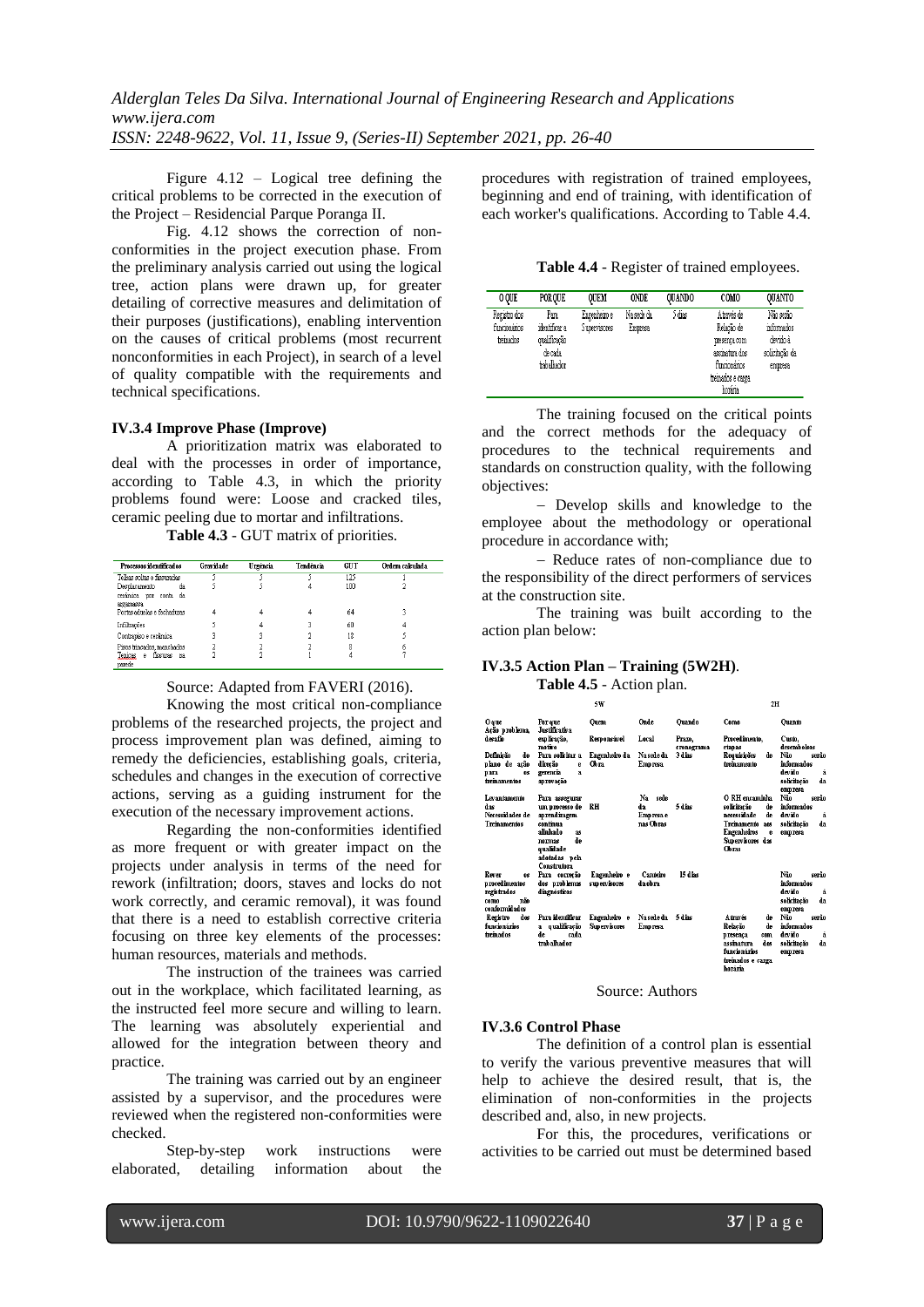on the technical specifications and the expected performance regarding the constructive quality.

Once the training is completed, the engineering sector must monitor daily, through an audit recorded in a checklist.

The training carried out based on the RT's must be evaluated by the person responsible for the sector, in the period identified in the form itself. After this analysis, you must register the evaluation in field 5 of the RT, close it and send it to the Personnel Department to file it. If it is found that the training was not effective, take the appropriate actions, such as requesting a new training or repositioning the employee based on their real skills. The person responsible for the Personnel Sector will receive the registration (copy of certificates, diplomas and others) for filing in the employees' folders for further proof of the employees' competence.

Internal training will be evaluated by the Engineer or responsible for the sector within one month after its completion, who will register in a specific field in the LPT - Training Attendance List. The effectiveness of training can also be verified by monitoring the professional's activities (for example, from the FVS). Checking that the training was not effective, take the appropriate actions, such as scheduling a new training or repositioning the employee based on their real skills. The person responsible for the Personnel Sector will receive from the instructor a record of the attendance list in training for filing in the department for further proof of the employee's competence.

# **V. CONCLUSIONS**

These quality management tools can be useful in processes related to the construction industry. They are essential for improving performance and eliminating problems in the form of non-conformities that, in addition to being incompatible with the standards and technical requirements of the services performed, also have an impact on the projects by implying greater losses, costs and rework.

By enabling the identification of problems and their causes, as well as offering an intervention script adjusted to the processes according to their nature or form in the context of the project, these tools allow for adjustments and to avoid them in the future, so that the proposed methods and solutions can be implemented at other construction sites that carry out similar processes.

In this case study, it was verified the applicability of the DMAIC model for the survey and definition of corrective actions related to nonconformities in the execution phase of civil

construction projects in the "My home My Life" Program in Amazonas.

The model allowed the tracking of several problems that characterized non-compliances in this phase of the construction projects of Residencial Parque Poranga II, in Itacoatiara, AM and Residencial Manacapuru, in Manacapuru, AM. In this preliminary phase of detection, the consulted reports provided quantitative indicators on the number of occurrences and the type.

Taking these factors as a reference, the necessary measures were defined as the basis for changes in processes and their execution according to non-conformities: qualification for the type of task and requirements for correct execution; ensure proper performance and functionality of facilities; improve resistance to infiltration; ensure proper functioning and improve the quality of fixing the ceramic.

This prior analysis carried out using the logical tree allowed the elaboration of an action plan, aiming at the implementation of corrective actions in the processes in the execution phase of the work, presenting the solutions to be adopted to correct the detected non-conformities and avoid new occurrences, ensuring the reliability of the processes.

With regard to control, the need to focus on key aspects of the processes is highlighted, such as staff training and a focus on mapping their competencies to expand the qualification base and permanent response capacity to the challenges of quality as a continuous process.

In terms of materials and methods, it is important to change risk management procedures, with the adoption of procedures and techniques that will allow for an increase in the capacity to respond to the probability of occurrence of non-conformities. Anticipating these events, through preventive control actions based on improving the reliability of processes, will allow for greater alignment of processes and activities with the objectives of total quality and continuous improvement.

Regarding the benefits that can be achieved with these measures, within the scope of the correction and elimination of non-conformities in the processes, the qualitative and quantitative gains stand out, represented by indicators such as lower costs due to the elimination of rework, compliance with deadlines and project goals, as well as improving the capacity of planning and reproducing results in new projects through the analysis of records and documentation with a history of corrective actions, critical points of occurrence of non-conformities and results obtained with corrective measures.

In this sense, it can be said that the use of the DMAIC model leads to continuous learning,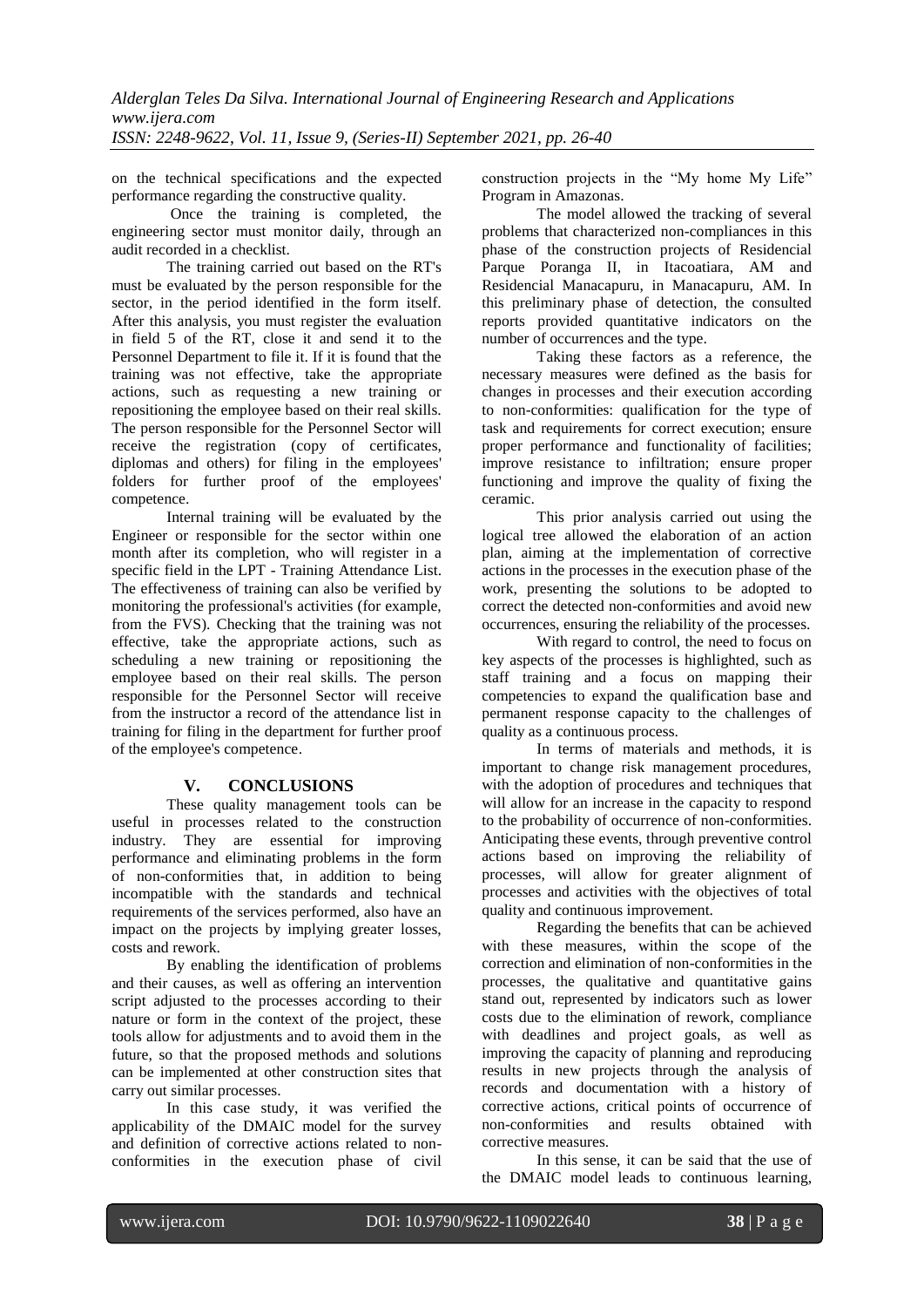which is one of the bases for improving the quality of processes and their necessary reproducibility.

Due to the complexity of the topic addressed in this study, the following are some suggestions for the continuation of this work:

 Carry out a study on the applicability of risk management and analysis as a tool to improve the alignment of processes with technical requirements and requirements, in the execution phase of the work;

 Develop a detailed analysis of a civil construction process, to map the way it is carried out, in view of the possibilities for improvement in execution and its possible repercussions, in terms of cost reduction or greater adequacy of results to economic and financial criteria as expected and defined results in the project design phase;

 Apply the DMAIC method to carry out analyzes related to the improvement of civil construction processes in other phases of the project, such as planning, a crucial step, where in addition to defining the scope, the activities that will be necessary, the processes, the refinement of objectives, sequencing of actions and respective deadlines, among other aspects.

#### **REFERENCES**

- [1]. ATKINSON, A. A.; BANKER, R. D.; KAPLAN, R. S.; YOUNG, S. M. **Contabilidade gerencial**. São Paulo: Atlas, 2000.
- [2]. AMITHA, P.; SHANMUGAPRIVA, R. *Implementation of lean six sigma in construction: a review. International Journal of Science, Engineering and Technology Research*, v. 5, n. 11, Nov. 2016.
- [3]. BARRETO, M. G. P. **Controladoria na gestão**: a relevância dos custos da qualidade. São Paulo: Saraiva, 2008.
- [4]. BREYFOGLE, F. W. **Implementing Six Sigma, smarter solutions** – Using Statistical Methods, New York: Wiley, 1999.
- [5]. CARVALHO, M. M. Selecionado Projetos Seis Sigma. In: ROTONDARO, R. G. (Org.) **Seis Sigma estratégia gerencial para a melhoria dos processos, produtos e serviços.** São Paulo: Atlas, 2002. p. 49-79.
- [6]. CORDEIRO, J. V. B. de M. Reflexões sobre a gestão da qualidade total: fim de mais um modismo ou incorporação do conceito por meio de novas ferramentas de gestão? **Revista FAE**, Curitiba, v. 7, n. 1, p. 19-33, jan./jun. 2004.
- [7]. DAVENPORT, T. H. **Reengenharia de processos**. Rio de Janeiro: Campus, 1994.
- [8]. DIEHL, C. A. **Controle estratégico de custos: um modelo referencial avançado**. 2004. 304 f. Doutorado (Tese) – Curso de Engenharia da Produção. Universidade Federal de Santa Catarina. Florianópolis: 2004.
- [9]. FAVERI, RAFAEL. Método GUT aplicado à gestão de risco de desastres: uma ferramenta de auxílio para hierarquização de riscos. **Revista ordem pública** v. 9, n. 1, pp. 1-15, 2016
- [10]. GAITHER P.; FRAZIER, E. **Gerenciando a qualidade total**. São Paulo: Línea, 2002.
- [11]. GARVIN, David A. **Gerenciando a qualidade**: a visão estratégica e competitiva. Riode Janeiro: Qualitymark, 2002.
- [12]. GRÖNROOS, C. **Marketing:** gerenciamento e serviços. Rio de Janeiro: Elsevier, 2003.
- [13]. HAN, S. H.; CHAE, M. J.; IM, D. S.; RYU, H. D. Six Sigma Based approach to improve performance in construction operations. **Journal of Management in Engineering ASCE**, v. 24, n. 1, p. 21–31, 2008.
- [14]. KOTLER, P. **Administração de marketing**. São Paulo: Atlas, 1994.
- [15]. LANA, M. P. C. V.; ANDERY, P. R. P. **Sistemas de garantia da qualidade**: uma análise da implantação em empresas brasileiras. Belo Horizonte: Universidade Federal de Minas Gerais, Departamento de Engenharia de Materiais de Construção DEMC. 2 p. Artigo técnico, 2002.
- [16]. LAMEIRA, Rodrigo. **A metodologia**. Disponível em: http://www.sixsigmabrasil.com.br/pag\_metod ologia.html >. Acesso em 25 de dezembro de 2020.
- [17]. LEAL, A. C. M.; RIBEIRO, M. I. P. Implantação do sistema de qualidade na construção civil com ênfase na inspeção de serviço. **Projectus**, v. 1, n. 4, p. 84-96, out.-dez. 2016.
- [18]. MAXIMIANO, A. C. A. **Teoria geral da administração**. São Paulo: Atlas, 2005.
- [19]. MIGUEL, P.A.C. **Qualidade**: enfoques e ferramentas. São Paulo: Artliber, 2001.
- [20]. PANDE, P. S., NEUMAN, R. P., & CAVANAGH, R. (2000). The six sigma way: how GE, Motorola and other top companies are honing their performance. **New York: McGraw-Hill.**
- [21]. PANDE, **P. S**.; NEUMAN, R. P.; CAVANAGH, R. R. **Estratégia Seis Sigma**: como a **GE,** a **Motorola e outras grandes empresas estão aguçando seu desempenho**. Rio de Janeiro: Qualitymark, 2001.
- [22]. PEREZ-WILSON, M. Seis Sigma **Compreendendo O Conceito, As**